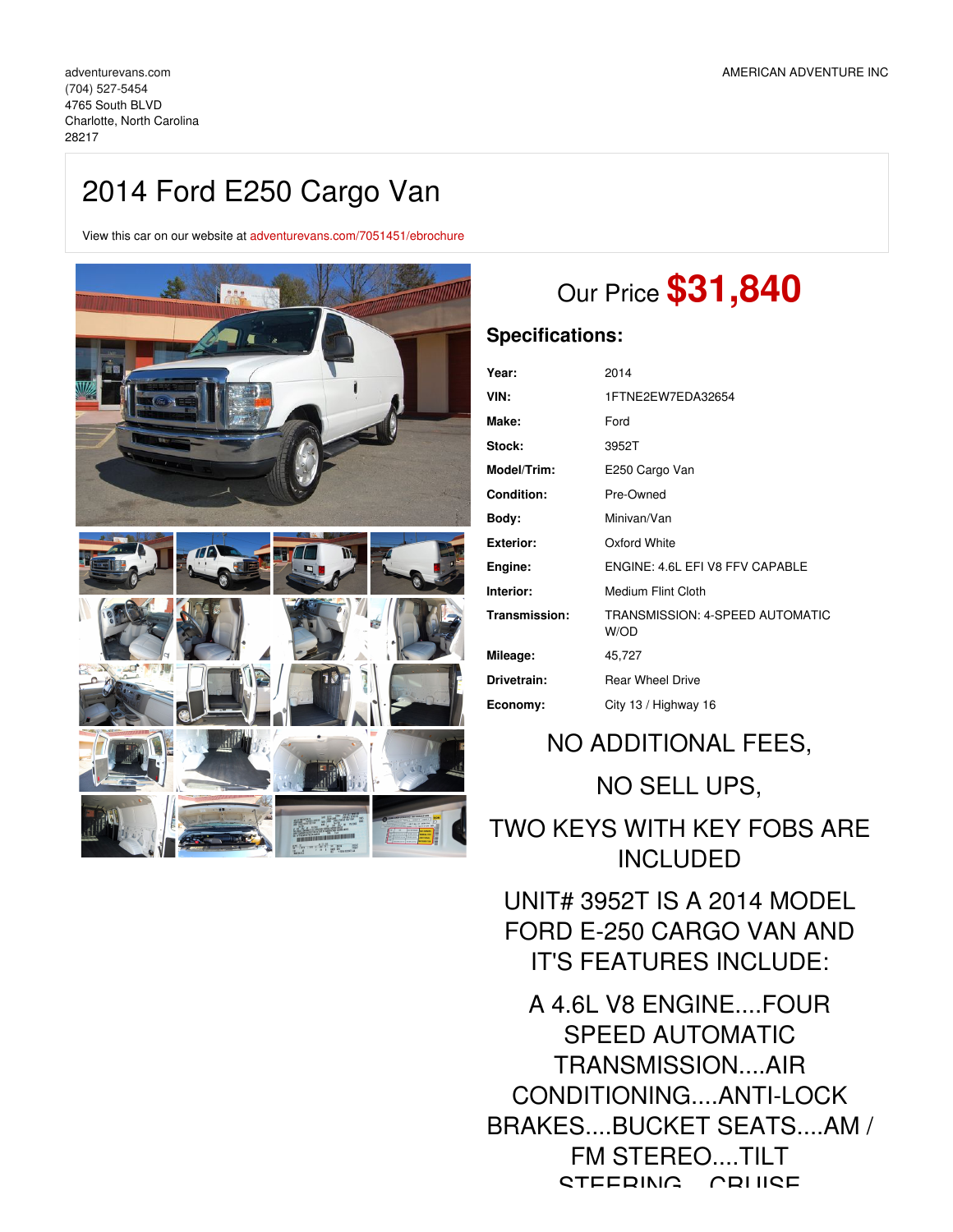STEERING....CRUISE CONTROL....POWER WINDOWS....POWER DOOR LOCKS....BULKHEAD....TRIP ODOMETER....SWING OUT SIDE DOORS

THE VAN HAS NOT BEEN WRECKED OR FLOODED, AND THE BODY IS NOT PERFECT BUT IT IS IN GOOD CONDITION.

MECHANICALLY IT'S READY TO HIT THE ROAD! THE OIL CHANGE IS FRESH AND EVERYTHING ON THE VAN IS IN PROPER WORKING ORDER.

RECENT SERVICES INCLUDE;

ENGINE OIL CHANGED TO INCLUDE ENGINE OIL FILTER

NORTH CAROLINA STATE INSPECTION, PASSED

ALL SYSTEMS CHECKED AND FOUND TO BE WORKING PROPERLY

THIS VEHICLE'S CONDITION IS ABOVE AVERAGE BUT THE ORIGINAL MANUFACTURER'S WARRANTY HAS EXPIRED AND IT IS THEREFORE SOLD AS IS. WE WOULD WELCOME ANY POTENTIAL BUYER'S TO HAVE IT PROFESSIONALLY INSPECTED.

PLEASE SEND AN E MAIL OR GIVE US A CALL AT 704.527.4907 WITH ANY QUESTIONS.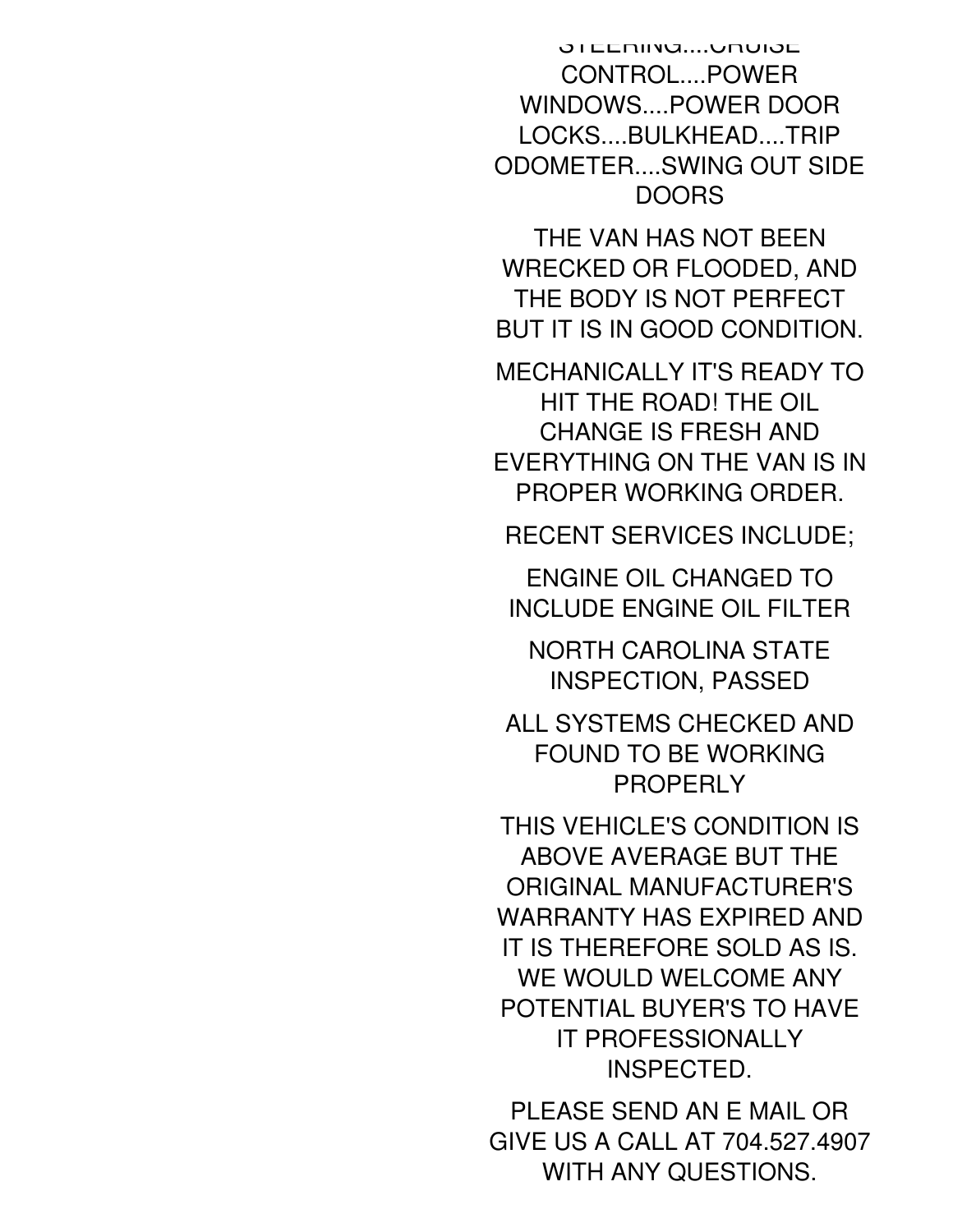#### 2014 Ford E250 Cargo Van AMERICAN ADVENTURE INC - (704) 527-5454 - View this car on our website at[adventurevans.com/7051451/ebrochure](https://adventurevans.com/vehicle/7051451/2014-ford-e250-cargo-van-charlotte-north-carolina-28217/7051451/ebrochure)



2014 Ford E250 Cargo Van AMERICAN ADVENTURE INC - (704) 527-5454 - View this car on our website at[adventurevans.com/7051451/ebrochure](https://adventurevans.com/vehicle/7051451/2014-ford-e250-cargo-van-charlotte-north-carolina-28217/7051451/ebrochure)

## **Installed Options**

#### **Interior**

- 3 12V DC Power Outlets
- 4-Way Driver Seat -inc: Manual Recline and Fore/Aft Movement
- 4-Way Passenger Seat -inc: Manual Recline and Fore/Aft Movement
- Analog Appearance- Cargo Space Lights
- Dashboard Storage, Driver And Passenger Door Bins
- Driver And Front Passenger Armrests Dual Bucket Seats
- Engine Cover Console w/Storage and 3 12V DC Power Outlets
- Fixed Front Head Restraints- Front Cupholder- Front Vinyl Floor Covering
- Front Vinyl Headliner
- Gauges -inc: Speedometer, Odometer, Voltmeter, Oil Pressure, Engine Coolant Temp, Tachometer and Trip Odometer
- Glove Box- Manual 1st Row Windows- Manual Air Conditioning
- Manual Tilt Steering Column- Regular Dome Lighting- Urethane Gear Shifter Material
- Vinyl Buckets

#### **Exterior**

- 16" Sport Wheel Covers -inc: Over steel wheels- Black Door Handles- Black Grille
- Black Manual Side Mirrors w/Convex Spotter and Manual Folding
- Black Painted Front & Rear Contour Bumpers
- Black Side Windows Trim and Black Front Windshield Trim Clearcoat Paint
- Front Windshield -inc: Sun Visor Strip
- Full-Size Spare Tire Stored Underbody w/Crankdown- Fully Galvanized Steel Panels
- Light Tinted Glass- Manual Extendable Trailer Style Mirrors